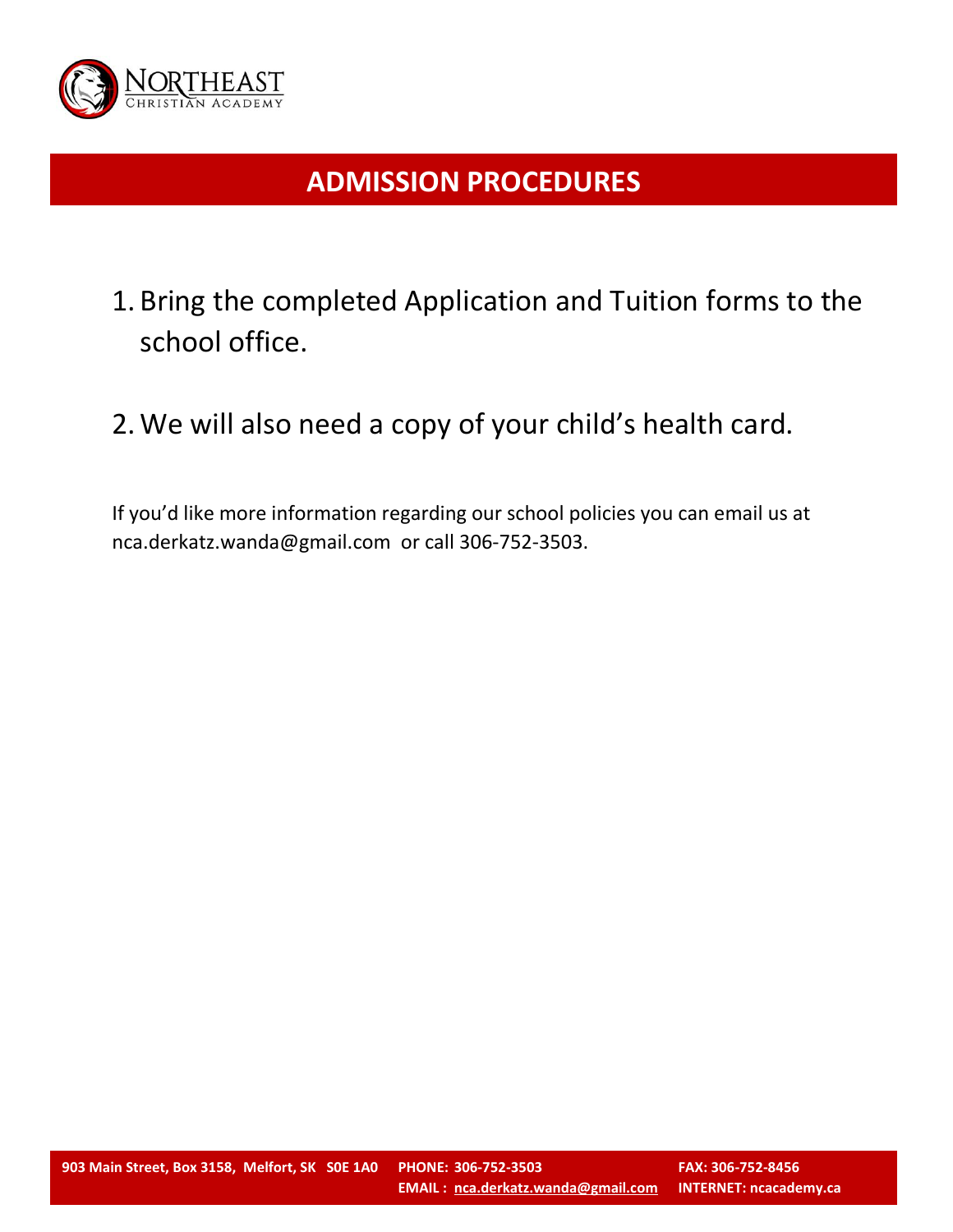

# **PRE-SCHOOL APPLICATION FORM**

## **PART 1 – STUDENT DEMOGRAPHICS (PLEASE PRINT CLEARLY)**

| (Last)                                                                                                                                                                                                                                                                                                                                                                                                         | (First)                                                           |                 | (Middle)                                 |
|----------------------------------------------------------------------------------------------------------------------------------------------------------------------------------------------------------------------------------------------------------------------------------------------------------------------------------------------------------------------------------------------------------------|-------------------------------------------------------------------|-----------------|------------------------------------------|
|                                                                                                                                                                                                                                                                                                                                                                                                                |                                                                   |                 |                                          |
| Birthdate: $\frac{1}{\sqrt{1-\frac{1}{1-\frac{1}{1-\frac{1}{1-\frac{1}{1-\frac{1}{1-\frac{1}{1-\frac{1}{1-\frac{1}{1-\frac{1}{1-\frac{1}{1-\frac{1}{1-\frac{1}{1-\frac{1}{1-\frac{1}{1-\frac{1}{1-\frac{1}{1-\frac{1}{1-\frac{1}{1-\frac{1}{1-\frac{1}{1-\frac{1}{1-\frac{1}{1-\frac{1}{1-\frac{1}{1-\frac{1}{1-\frac{1}{1-\frac{1}{1-\frac{1}{1-\frac{1}{1-\frac{1}{1-\frac{1}{1-\frac{1}{1-\frac{1}{1-\frac$ |                                                                   |                 | <b>Gender:</b> $\Box$ Male $\Box$ Female |
| Home Phone: _________________________ QListed Q Unlisted                                                                                                                                                                                                                                                                                                                                                       |                                                                   |                 |                                          |
|                                                                                                                                                                                                                                                                                                                                                                                                                |                                                                   |                 |                                          |
| Apartment #/ House #                                                                                                                                                                                                                                                                                                                                                                                           | Street                                                            | City            | Postal Code                              |
| PO Box # / RR Address: No. 2014 19:30:2014 12:30:2014 12:30:2014 12:30:2014 12:30:2014 12:30:2014 12:30:2014 1                                                                                                                                                                                                                                                                                                 |                                                                   |                 |                                          |
| Student resides with (check one that applies):                                                                                                                                                                                                                                                                                                                                                                 |                                                                   |                 |                                          |
| $\Box$ Mother and Father $\Box$ Mother Only                                                                                                                                                                                                                                                                                                                                                                    | $\Box$ Father Only                                                | $\Box$ Guardian |                                          |
|                                                                                                                                                                                                                                                                                                                                                                                                                |                                                                   |                 |                                          |
|                                                                                                                                                                                                                                                                                                                                                                                                                |                                                                   |                 |                                          |
|                                                                                                                                                                                                                                                                                                                                                                                                                | <b>MEDICAL INFORMATION</b>                                        |                 |                                          |
|                                                                                                                                                                                                                                                                                                                                                                                                                |                                                                   |                 |                                          |
| Medical Information the school should be aware of: The Community Community of the School should be aware of:                                                                                                                                                                                                                                                                                                   |                                                                   |                 |                                          |
|                                                                                                                                                                                                                                                                                                                                                                                                                |                                                                   |                 |                                          |
|                                                                                                                                                                                                                                                                                                                                                                                                                |                                                                   |                 |                                          |
| Does your child have any medication and/or procedures that are required to be administered during the regular school hours?                                                                                                                                                                                                                                                                                    |                                                                   |                 |                                          |
| If you answered YES to the above question, please ask for a Parental Release and Authorization Form from the School Office, and                                                                                                                                                                                                                                                                                | return before the first day of your child's attendance in school. |                 |                                          |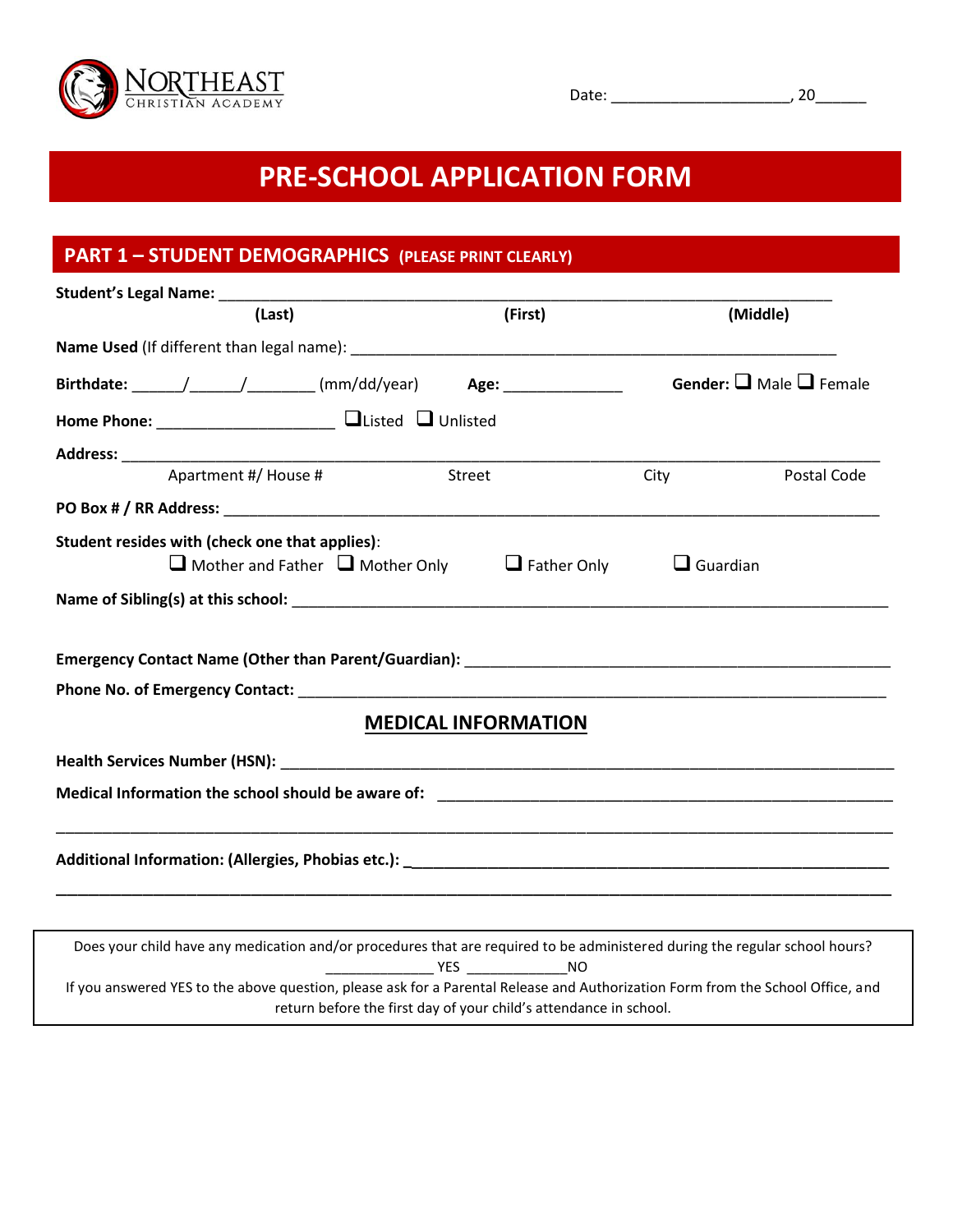

## **PART 1 – STUDENT DEMOGRAPHICS CON'T (PLEASE PRINT CLEARLY)**

How did you hear about this school? \_\_\_\_\_\_\_\_\_\_\_\_\_\_\_\_\_\_\_\_\_\_\_\_\_\_\_\_\_\_\_\_\_\_\_\_\_\_\_\_\_\_\_\_\_\_\_\_\_\_\_\_\_\_\_\_\_\_\_\_\_\_\_\_\_\_\_

Reason for selecting this school: \_\_\_\_\_\_\_\_\_\_\_\_\_\_\_\_\_\_\_\_\_\_\_\_\_\_\_\_\_\_\_\_\_\_\_\_\_\_\_\_\_\_\_\_\_\_\_\_\_\_\_\_\_\_\_\_

|                |                                    |                                                                           |              |                                       | <b>PART 2 - PARENTAL/GUARDIAN CONTACT INFORMATION (PLEASE PRINT CLEARLY)</b> |             |
|----------------|------------------------------------|---------------------------------------------------------------------------|--------------|---------------------------------------|------------------------------------------------------------------------------|-------------|
| $\Box$ Married | $\Box$ Single                      | $\Box$ Separated/Divorced                                                 |              | $\Box$ Remarried                      | $\Box$ Blended Family                                                        | Widowed     |
|                |                                    | $\Box$ Custody Agreement is in place (Please provide a copy for our file) |              |                                       |                                                                              |             |
|                | <b>Parent/Guardian Contact #1:</b> |                                                                           |              |                                       |                                                                              |             |
|                |                                    |                                                                           |              |                                       |                                                                              |             |
|                |                                    |                                                                           | (First Name) |                                       |                                                                              | (Last Name) |
|                |                                    |                                                                           |              | (i.e. Mother, Father, Guardian, etc.) |                                                                              |             |
|                |                                    | Lives with student  OR give address below.                                |              |                                       |                                                                              |             |
|                |                                    | Apartment #/ House # Street                                               |              |                                       | City                                                                         | Postal Code |
|                |                                    |                                                                           |              |                                       |                                                                              |             |
|                |                                    |                                                                           |              |                                       |                                                                              |             |
|                | <b>Parent/Guardian Contact #2:</b> |                                                                           |              |                                       |                                                                              |             |
|                |                                    |                                                                           |              |                                       |                                                                              |             |
|                |                                    |                                                                           | (First Name) |                                       |                                                                              | (Last Name) |
|                |                                    |                                                                           |              |                                       |                                                                              |             |
|                |                                    | Lives with student  OR give address below.                                |              | (i.e. Mother, Father, Guardian, etc.) |                                                                              |             |
|                |                                    |                                                                           |              |                                       |                                                                              |             |
|                |                                    | Apartment #/ House # Street                                               |              |                                       | City                                                                         | Postal Code |
|                |                                    |                                                                           |              |                                       |                                                                              |             |
|                |                                    |                                                                           |              |                                       |                                                                              |             |
|                |                                    |                                                                           |              |                                       |                                                                              |             |
|                |                                    | Parent/Guardian #1: Christian? Yes ______ No _____                        |              |                                       | Parent/Guardian #2: Christian? Yes ______ No _____                           |             |

\_\_\_\_\_\_\_\_\_\_\_\_\_\_\_\_\_\_\_\_\_\_\_\_\_\_\_\_\_\_\_\_\_\_\_\_\_\_\_\_\_\_\_\_\_\_\_\_\_\_\_\_\_\_\_\_\_\_\_\_\_\_\_\_\_\_\_\_\_\_\_\_\_\_\_\_\_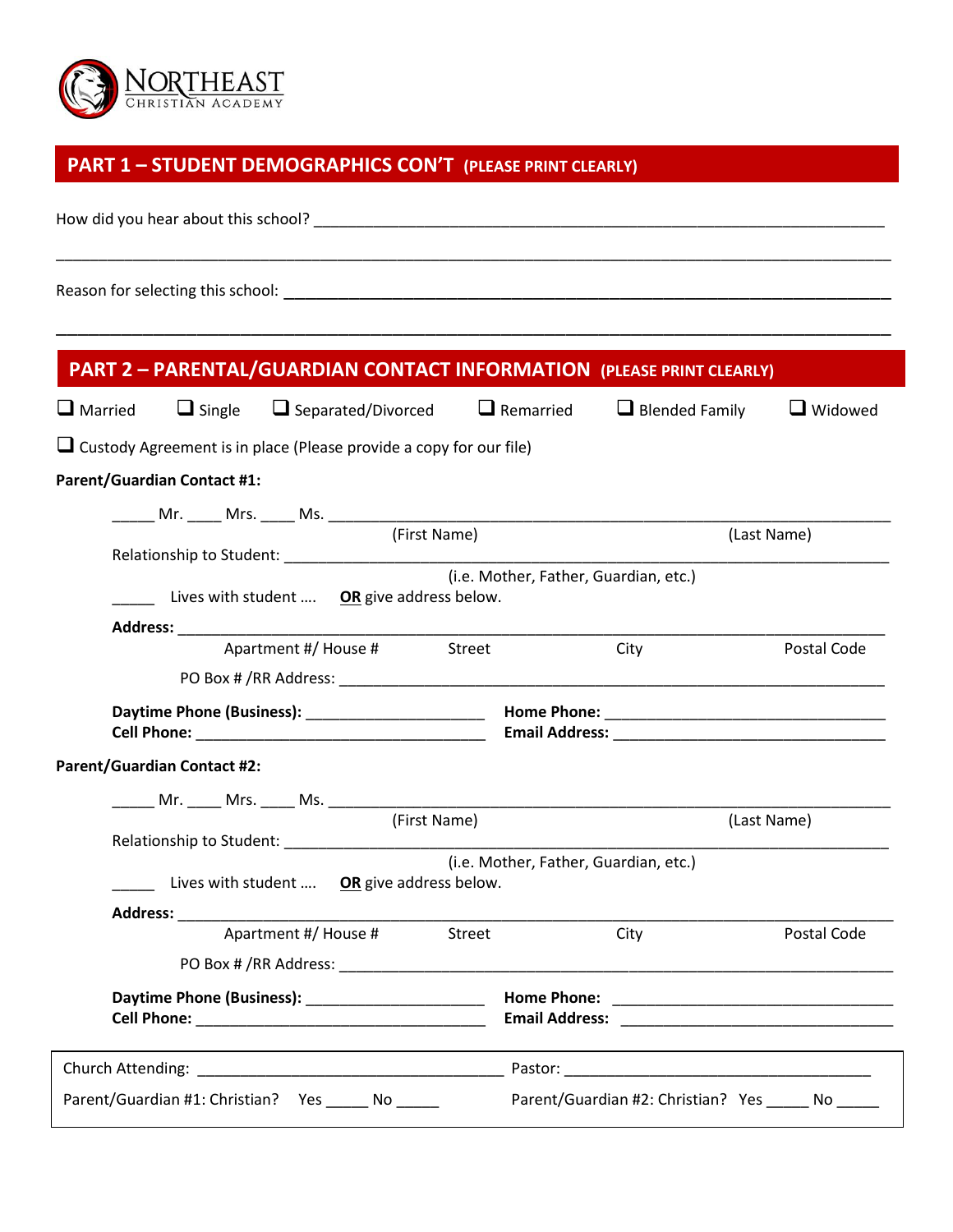

#### **PART 3 – STUDENT BEHAVIOR AND HISTORY (PLEASE PRINT CLEARLY)**

What are some of your child's strengths, or things you would like us to know:

Has the student ever had behaviour challenges?

Yes \_\_\_\_\_\_\_\_No \_\_\_\_\_\_\_\_\_\_ if yes, please explain: \_\_\_\_\_\_\_\_\_\_\_\_\_\_\_\_\_\_\_\_\_\_\_\_\_\_\_\_\_\_\_\_\_\_\_\_\_\_\_\_\_\_\_\_\_\_\_\_\_\_\_\_\_\_\_\_

#### **STATEMENT OF COMMITMENT:**

Because the education of children is a cooperative venture between parents/guardian and the school, I/we agree to abide by the policies and regulations of Northeast Christian Academy, and agree to uphold the decisions of the school administration. By signing this form, I/we agree that all information given are true, current and correct; and I/we understand that any information knowingly omitted or falsified by a parent/guardian may result in an application being rejected or the possibility of that student being removed from enrollment in the program.

\_\_\_\_\_\_\_\_\_\_\_\_\_\_\_\_\_\_\_\_\_\_\_\_\_\_\_\_\_\_\_\_\_\_\_\_\_\_\_\_\_\_\_\_\_\_\_\_\_\_\_\_\_\_\_\_\_\_\_\_\_\_\_\_\_\_\_\_\_\_\_\_\_\_\_\_\_\_\_\_\_\_\_\_\_\_\_\_\_\_\_\_\_\_\_\_\_\_ \_\_\_\_\_\_\_\_\_\_\_\_\_\_\_\_\_\_\_\_\_\_\_\_\_\_\_\_\_\_\_\_\_\_\_\_\_\_\_\_\_\_\_\_\_\_\_\_\_\_\_\_\_\_\_\_\_\_\_\_\_\_\_\_\_\_\_\_\_\_\_\_\_\_\_\_\_\_\_\_\_\_\_\_\_\_\_\_\_\_\_\_\_\_\_\_\_\_ \_\_\_\_\_\_\_\_\_\_\_\_\_\_\_\_\_\_\_\_\_\_\_\_\_\_\_\_\_\_\_\_\_\_\_\_\_\_\_\_\_\_\_\_\_\_\_\_\_\_\_\_\_\_\_\_\_\_\_\_\_\_\_\_\_\_\_\_\_\_\_\_\_\_\_\_\_\_\_\_\_\_\_\_\_\_\_\_\_\_\_\_\_\_\_\_\_\_ \_\_\_\_\_\_\_\_\_\_\_\_\_\_\_\_\_\_\_\_\_\_\_\_\_\_\_\_\_\_\_\_\_\_\_\_\_\_\_\_\_\_\_\_\_\_\_\_\_\_\_\_\_\_\_\_\_\_\_\_\_\_\_\_\_\_\_\_\_\_\_\_\_\_\_\_\_\_\_\_\_\_\_\_\_\_\_\_\_\_\_\_\_\_\_\_\_\_

\_\_\_\_\_\_\_\_\_\_\_\_\_\_\_\_\_\_\_\_\_\_\_\_\_\_\_\_\_\_\_\_\_\_\_\_\_\_\_\_\_\_\_\_\_\_\_\_\_\_\_\_\_\_\_\_\_\_\_\_\_\_\_\_\_\_\_\_\_\_\_\_\_\_\_\_\_\_\_\_\_\_\_\_\_\_\_\_\_\_\_\_\_\_\_\_\_\_ \_\_\_\_\_\_\_\_\_\_\_\_\_\_\_\_\_\_\_\_\_\_\_\_\_\_\_\_\_\_\_\_\_\_\_\_\_\_\_\_\_\_\_\_\_\_\_\_\_\_\_\_\_\_\_\_\_\_\_\_\_\_\_\_\_\_\_\_\_\_\_\_\_\_\_\_\_\_\_\_\_\_\_\_\_\_\_\_\_\_\_\_\_\_\_\_\_\_

| (Parent's/Guardian's Name – Please Print) | (Parent's/Guardian's Signature) | (Date signed) |
|-------------------------------------------|---------------------------------|---------------|
| (Parent's/Guardian's Name – Please Print) | (Parent's/Guardian's Signature) | (Date signed) |